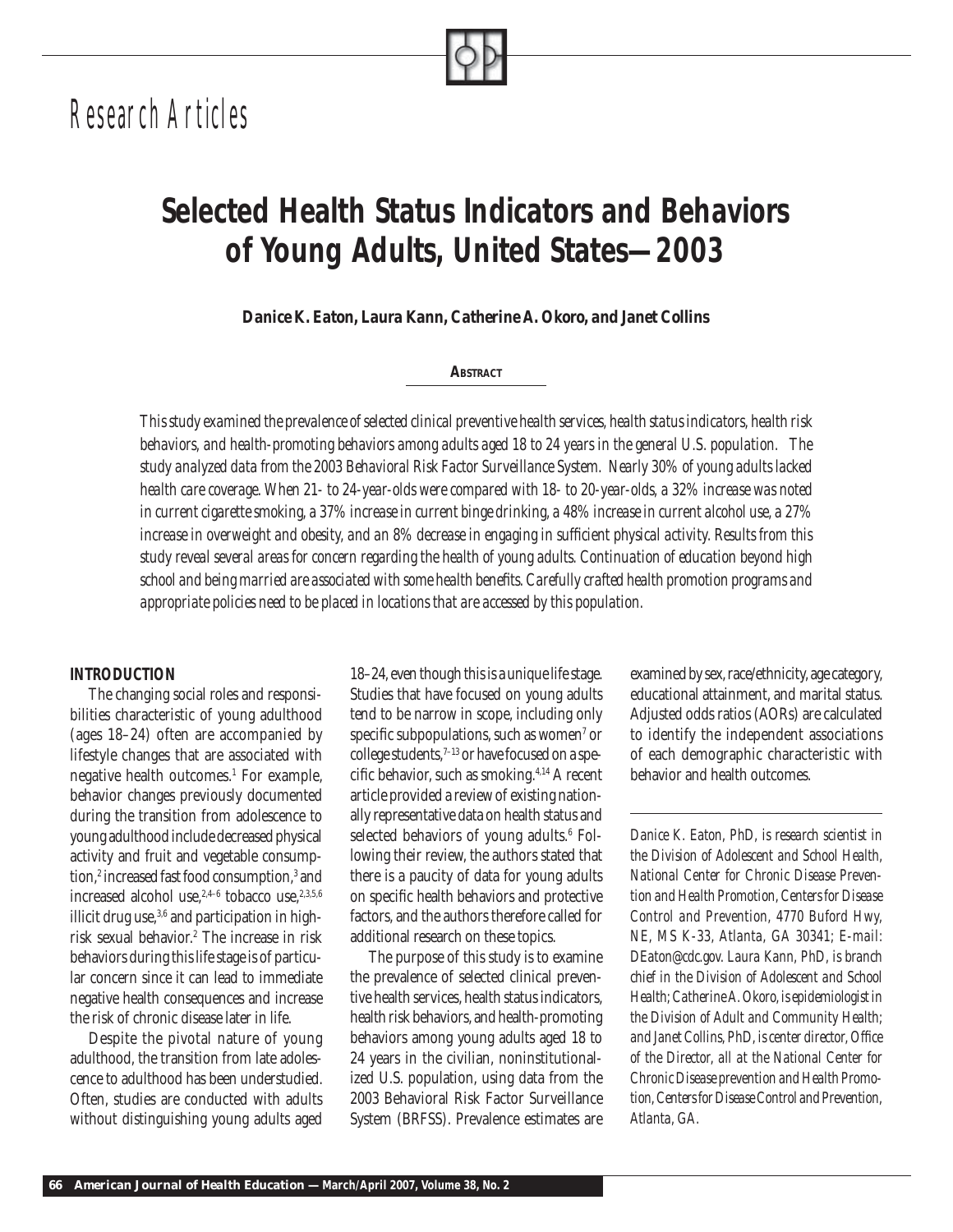# *METHODS*

### *Data Source*

Data from the 2003 BRFSS were analyzed. The BRFSS is an ongoing random-digitdialed telephone survey operated by state health departments in collaboration with the Centers for Disease Control and Prevention (CDC). The survey is conducted in each state and the District of Columbia to collect data on many of the behaviors and conditions that place adults (aged  $\geq$ 18 years) at risk for chronic disease. BRFSS uses a multistage design to select a representative sample from each state's noninstitutionalized civilian adult population. Individuals living in group homes (e.g., sorority and fraternity housing), vacation homes, and institutions (e.g., college dormitories, military barracks) are not included in the sampling frame. Additional details on the BRFSS sampling strategy are available elsewhere.<sup>15</sup> Most questions on the core BRFSS questionnaire demonstrate moderate to high reliability and validity.16 All BRFSS questionnaires and data are available at www.cdc.gov/brfss.

This study included respondents aged 18–24 years from the 50 States and the District of Columbia. Female respondents who indicated they were currently pregnant (n=555), were not sure if they were pregnant (n=31), or refused to answer the pregnancy question (n=23) were excluded from the analysis since their health-seeking and risk behaviors are likely different from non-pregnant female respondents, leaving a final analyzable sample of 16,925. The data were weighted according to the age, sex, and racial/ethnic distributions in each state. Representative state estimates were aggregated and data from all states were pooled to produce nationally representative estimates.

## *Study Variables*

Current health care coverage was assessed ("Do you have any kind of health care coverage, including health insurance, prepaid plans such as HMOs, or government plans such as Medicare?"). Two clinical preventive health behaviors were assessed: ever had blood cholesterol checked ("Have you ever had your blood cholesterol checked?") and ever been tested for HIV infection ("Have you ever been tested for HIV?"). Responses for each of these questions were "yes" or " $no$ "

Five health status variables were assessed: overweight or obese (defined as  $\geq 25$  kg/m<sup>2</sup> as calculated from the metric conversion of self-reported height in inches and weight in pounds); high blood cholesterol ("Have you ever been told by a doctor, nurse, or other health professional that your blood cholesterol is too high?"), high blood pressure ("Have you ever been told by a doctor, nurse, or other health professional that you have high blood pressure?"), described health as fair or poor ("Would you say that in general your health is excellent, very good, good, fair, or poor?"), and activity limitation ("Are you limited in any way in any activities because of physical, mental, or emotional problems?"). Responses to the high blood cholesterol, high blood pressure, and activity limitation questions were "yes" or "no."

Four risk behaviors were assessed: current alcohol use ("During the past 30 days, how many days per week or per month did you have at least one drink of any alcoholic beverage?"), current binge drinking ("Considering all types of alcoholic beverages, how many times during the past 30 days did you have five or more drinks on an occasion?"), current cigarette smoking (smoked at least 100 cigarettes during lifetime and now smoke every day or some days), and HIVrelated high-risk behavior (engaged in any of the following behaviors in the past year: IV drug use, treated for a sexually transmitted disease, given or received money or drugs in exchange for sex, had anal sex without a condom).

Three health-promoting behaviors were assessed: engaged in sufficient physical activity (during a usual week engaged in moderate physical activity ≥30 minutes per day for ≥5 days per week and/or engaged in vigorous physical activity for ≥20 minutes per day for ≥3 days per week), consumed ≥5 servings of fruits and vegetables per day, and trying to lose or maintain weight (combined responses

to "Are you now trying to lose weight?" and "Are you now trying to maintain your current weight, that is, to keep from gaining weight?"). Responses to all behavior variables were dichotomously coded as engaged in the behavior or not.

Demographic factors include sex, race/ ethnicity (non-Hispanic white, non-Hispanic black, Hispanic, other), age category (18–20 years, 21–24 years), educational attainment (high school completion, 1–3 years of college, ≥4 years college), and marital status (unmarried, married). Age was categorized as 18–20 years and 21–24 years, since changes that occur at age 21 years (e.g., legal age for purchase and consumption of alcohol and reduced access to health insurance) may affect behavior and health status. Young adults classified as unmarried include young adults who were never married or were divorced, widowed, separated, or a member of an unmarried couple.

# *Statistical Analyses*

Prevalence estimates and 95% confidence intervals (CI) were computed for each variable overall and by sex, race/ethnicity, age, educational attainment, and marital status. Logistic regression was used to compute AORs and 95% CI for each behavior. Each model included sex, race/ethnicity, age category, educational attainment, and marital status. The AOR allowed for identification of differences in behavior prevalence within demographic subgroups (e.g., males versus females) while controlling for the other demographic characteristics. All analyses were conducted with weighted data using SUDAAN version 9.0, a software package that accounts for complex sampling.<sup>17</sup>

## *RESULTS*

The total unweighted sample size was 16,925. The weighted demographic composition of the sample was as follows: 54.2% male; 61.5% white, 11.7% black, 18.0% Hispanic, and 8.8% of "other" race/ethnicity; 40.4% aged 18–20 years; 51.6% with no greater than a high school diploma, 34.9% with 1–3 years of college education, and 13.5% with 4 or more years of college education; and 84.1% who were not married.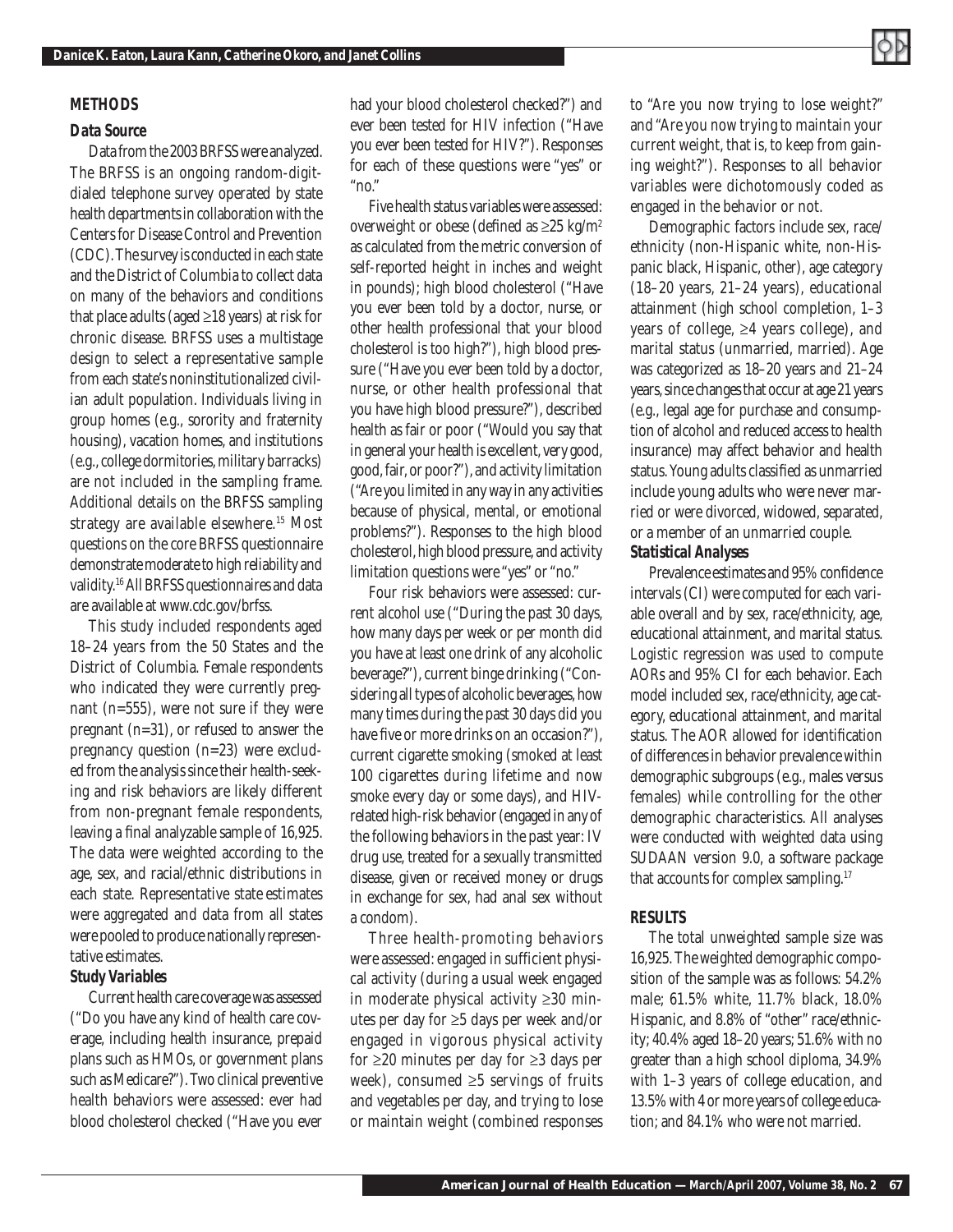# *Health Care Coverage and Clinical Preventive Health Behaviors*

Overall, 69.8% of young adults currently had health care coverage, 43.8% had ever had their blood cholesterol checked, and 41.5% had ever been tested for HIV infection (Table 1). Differences by sex, race/ethnicity, and age were found. Females had higher odds of having health care coverage (AOR=1.25, 95% CI=1.10–1.42) and ever having been tested for HIV infection  $(AOR=2.00; 95\% CI=1.77-2.25)$  than males. Compared to white young adults, Hispanic young adults had lower odds of currently having health care coverage (AOR=0.51, 95% CI=0.42–0.61) and ever having had their blood cholesterol checked (AOR=0.79, 95% CI=0.66–0.95), and black young adults had higher odds of ever having had their blood cholesterol checked (AOR=1.27, 95% CI=1.07–1.51) and ever having been tested for HIV infection (AOR=2.71, 95% CI=2.26–3.24). The odds of health care coverage were lower among young adults aged 21–24 years (AOR=0.56; 95% CI=0.48–0.64) than those aged 18–20 years. However, young adults aged 21–24 years had higher odds of ever having had their blood cholesterol checked (AOR=1.29; 95% CI=1.13–1.47) and ever having been tested for HIV infection (AOR=2.82, 95% CI=2.45–3.25) than those aged 18–20 years.

Compared to young adults with no greater than a high school education, the odds of currently having health care coverage were higher among those with 1–3 years of college education (AOR=2.25; 95% CI=1.95–2.59) and those with ≥4 years of college education (AOR=4.01; 95% CI=3.29–4.89), and the odds of ever having had their blood cholesterol checked were higher among those with 1–3 years of college education (AOR=1.37; 95% CI=1.21-1.56) and those with ≥4 years of college education (AOR=1.73; 95% CI=1.46–2.04). Compared to young adults with no greater than a high school education, the odds of ever having been tested for HIV infection was lower among those with 1–3 years of college education (AOR=0.68, 95% CI=0.60–0.78) and those with ≥4 years of college education (AOR=0.37; 95%

#### $CI = 0.31 - 0.44$ .

Differences by marital status were found. Compared to young adults who were not married, those who were married had higher odds of having health care coverage (AOR=1.28; 95% CI=1.07–1.52) and ever having been tested for HIV infection (AOR=1.50; 95% CI=1.29–1.74).

#### *Health Status Indicators*

Overall, 39.1% of young adults were overweight or obese, 3.7% had high blood cholesterol, 6.4% had high blood pressure, 8.2% described their health as fair or poor, and 10.6% had limitations on their activities because of physical, mental, or emotional problems (i.e., activity limitations) (Table 2). Differences by sex, race/ethnicity, and age category were found. Compared to male young adults, female young adults had lower odds of being overweight or obese (AOR=0.61, 95% CI=0.54–0.68) and having high blood pressure (AOR=0.57; 95% CI=0.46–0.72), but had higher odds of describing their health as fair or poor (AOR=1.39, 95% CI=1.12–1.72). Compared to white young adults, black young adults had higher odds of being overweight or obese (AOR=1.69, 95% CI=1.42–2.02) and having high blood pressure (AOR=1.57;  $95\%$  CI=1.14–2.16). Compared to white young adults, Hispanic young adults had higher odds of being overweight or obese (AOR=1.24, 95% CI=1.02–1.50) and describing their health as fair or poor  $(AOR=2.35, 95\% \text{ CI}=1.84-3.01), \text{ but}$ lower odds of having activity limitations (AOR=0.59, 95% CI=0.41–0.84). Young adults aged 21–24 years fared poorer than their younger counterparts on two health status indicators. Compared to young adults aged 18–20 years, those aged 21–24 years had higher odds of being overweight and obese (AOR=1.52, 95%=1.33–1.74) and of describing their health as fair or poor (AOR=1.47, 95% CI=1.16–1.87).

Educational attainment was positively associated with indicators of health status. Compared to having no greater than a high school education, young adults who had 1–3 years of college education had lower odds of describing their health as fair or

poor (AOR=0.42, 95% CI=0.33-0.53). Young adults who had ≥4 years of college had lower odds of being overweight or obese (AOR=0.77, 95% CI=0.65–0.91), having high blood pressure (AOR=0.68, 95% CI=0.47–0.99), describing their health as fair or poor (AOR=0.23, 95% CI=0.16–0.34), and having activity limitations (AOR=0.68, 95% CI=0.51–0.91), compared to young adults who had no greater than a high school education. One exception to this trend was noted: the odds of having high blood cholesterol were higher among young adults with 1–3 years of college (AOR=1.57, 95% CI=1.14–2.17) and ≥4 years of college (AOR=1.85, 95% CI=1.27–2.71) than among young adults who had no greater than a high school education.

Marital status was associated with four of the health status indicators, but the pattern of association was not consistent. Compared to unmarried young adults, those who were married had higher odds of being overweight or obese (AOR=1.44, 95% CI=1.24–1.67) and having high blood cholesterol (AOR=1.38, 95% CI=1.00–1.91) and lower odds of describing their health as fair or poor (AOR=0.74, 95% CI=0.55–0.99) and reporting activity limitation (AOR=0.70,  $0.55-0.90$ ).

## *Risk Behaviors*

Overall, 61.3% of young adults reported current alcohol use, 31.3% reported current binge drinking, 29.6% were current cigarette smokers, and 9.8% had engaged in HIV-related high-risk behavior (Table 3). Differences by sex, race/ethnicity, and age category were found. Females were less likely to engage in risky behaviors than males. Compared to males, females had lower odds of current alcohol use (AOR=0.66, 95% CI=0.58–0.74), current binge drinking (AOR=0.42, 95% CI=0.38–0.48), and current cigarette smoking (AOR=0.80, 95% CI=0.71–0.90). Compared to white young adults, the odds of current alcohol use were lower among black (AOR=0.46; 95% CI=0.39–0.55) and Hispanic (AOR=0.68; 95% CI=0.57–0.81) young adults; the odds of current binge drinking were lower among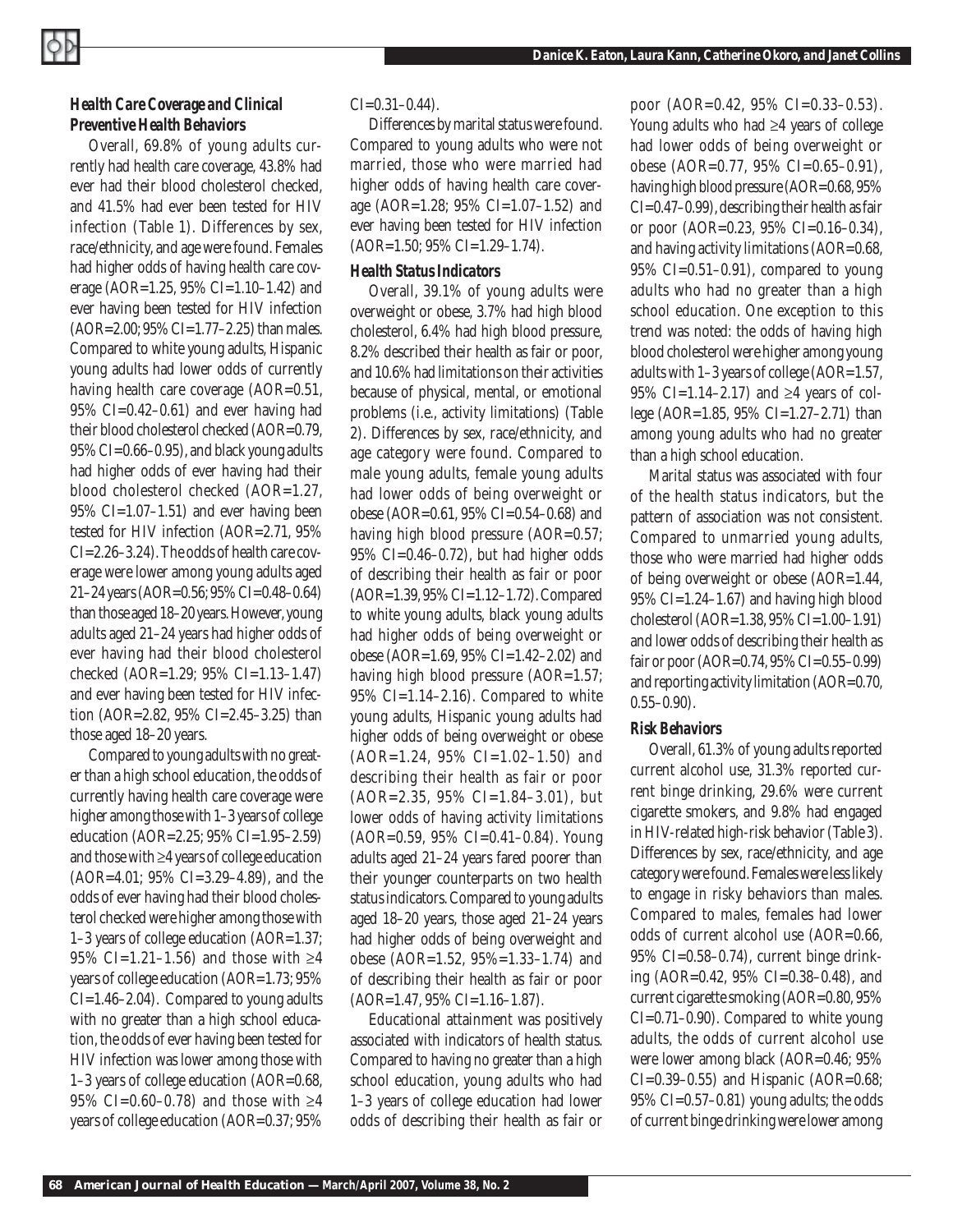

| Race/Ethnicity, Age, Education Level, and Marital Status—United States, 2003 |                                                            |                         |                                              |                         |                    |                                                    |  |
|------------------------------------------------------------------------------|------------------------------------------------------------|-------------------------|----------------------------------------------|-------------------------|--------------------|----------------------------------------------------|--|
|                                                                              | <b>Currently Have</b><br>Health Care Coverage <sup>a</sup> |                         | Ever Had Blood<br><b>Cholesterol Checked</b> |                         |                    | Ever Been Tested<br>for HIV Infection <sup>b</sup> |  |
|                                                                              | % (95% CI)                                                 | AOR (95% CI)            | % (95% CI)                                   | AOR (95% CI)            | % (95% CI)         | AOR (95% CI)                                       |  |
| Overall                                                                      | 69.8 $(\pm 1.3)$                                           |                         | 43.8 $(\pm 1.4)$                             |                         | 41.5 $(\pm 1.3)$   |                                                    |  |
| Sex                                                                          |                                                            |                         |                                              |                         |                    |                                                    |  |
| Male                                                                         | 66.9 $(\pm 1.9)$                                           | $1.00(1.00-1.00)$       | 42.1 $(\pm 2.0)$                             | $1.00(1.00-1.00)$       | 33.8 $(\pm 1.9)$   | $1.00(1.00-1.00)$                                  |  |
| Female                                                                       | 73.2 $(\pm 1.6)$                                           | $1.25(1.10-1.42)^{*}$   | 45.8 $(\pm 1.8)$                             | $1.09(0.97 - 1.21)$     | 50.4 $(\pm 1.8)$   | $2.00(1.77 - 2.25)^*$                              |  |
| Race/Ethnicity                                                               |                                                            |                         |                                              |                         |                    |                                                    |  |
| White**                                                                      | 74.5 $(\pm 1.3)$                                           | $1.00(1.00-1.00)$       | 44.7 $(\pm 1.5)$                             | $1.00(1.00-1.00)$       | $37.6 \ (\pm 1.5)$ | $1.00(1.00-1.00)$                                  |  |
| Black**                                                                      | $71.3 (\pm 3.5)$                                           | $0.98(0.81 - 1.19)$     | 48.8 $(\pm 4.0)$                             | $1.27(1.07 - 1.51)^{*}$ | 61.6 $(\pm 4.0)$   | $2.71(2.26 - 3.24)^{*}$                            |  |
| Hispanic                                                                     | 54.4 $(\pm 4.0)$                                           | $0.51(0.42 - 0.61)^{*}$ | $36.8 (\pm 3.9)$                             | $0.79(0.66 - 0.95)^*$   | 43.8 $(\pm 4.1)$   | $1.14(0.93 - 1.39)$                                |  |
| Other                                                                        | 67.8 $(\pm 5.3)$                                           | $0.68(0.52 - 0.89)^{*}$ | $45.2 \ (\pm 5.4)$                           | $1.03(0.82 - 1.28)$     | $37.2 \ (\pm 5.1)$ | $1.12(0.88 - 1.42)$                                |  |
| Age Category                                                                 |                                                            |                         |                                              |                         |                    |                                                    |  |
| 18-20 years                                                                  | 72.4 $(\pm 2.0)$                                           | $1.00(1.00-1.00)$       | $37.8 (\pm 2.2)$                             | $1.00(1.00-1.00)$       | $29.3 (\pm 2.0)$   | $1.00(1.00-1.00)$                                  |  |
| $21-24$ years                                                                | 68.1 $(\pm 1.6)$                                           | $0.56$ (0.48-0.64)*     | 47.7 $(\pm 1.7)$                             | $1.29(1.13 - 1.47)^{*}$ | 49.8 $(\pm 1.7)$   | $2.82$ (2.45-3.25)*                                |  |
| <b>Education Level</b>                                                       |                                                            |                         |                                              |                         |                    |                                                    |  |
| ≤HS completion                                                               | 60.9 $(\pm 1.9)$                                           | $1.00(1.00-1.00)$       | $38.2 (\pm 2.0)$                             | $1.00(1.00-1.00)$       | 44.6 $(\pm 2.0)$   | $1.00$ $(1.00-1.00)$                               |  |
| 1-3 years college                                                            | 77.3 $(\pm 1.9)$                                           | $2.25(1.95 - 2.59)^{*}$ | 47.4 $(\pm 2.3)$                             | $1.37(1.21 - 1.56)^{*}$ | 39.8 $(\pm 2.2)$   | $0.68(0.60 - 0.78)^*$                              |  |
| ≥4 years college                                                             | $84.2 (\pm 2.2)$                                           | 4.01 $(3.29 - 4.89)^*$  | 55.7 $(\pm 3.2)$                             | $1.73(1.46 - 2.04)^{*}$ | 34.0 $(\pm 2.9)$   | $0.37(0.31 - 0.44)^{*}$                            |  |
| Marital Status <sup>c</sup>                                                  |                                                            |                         |                                              |                         |                    |                                                    |  |
| Unmarried                                                                    | 69.9 $(\pm 1.4)$                                           | $1.00(1.00-1.00)$       | 43.1 $(\pm 1.5)$                             | $1.00(1.00-1.00)$       | $38.3 \ (\pm 1.5)$ | $1.00(1.00-1.00)$                                  |  |
| Married                                                                      | 70.4 $(\pm 2.9)$                                           | $1.28(1.07 - 1.52)^{*}$ | 47.3 $(\pm 3.1)$                             | $1.11(0.96 - 1.29)$     | 56.2 $(\pm 3.1)$   | $1.50(1.29 - 1.74)^{*}$                            |  |

*Table 1. Prevalence and Adjusted Odds Ratios of Health Care Coverage and Clinical Preventive Health Behaviors among Young Adults Aged 18–24 Years, by Sex, Race/Ethnicity, Age, Education Level, and Marital Status—United States, 2003*

Note: \*p<.05. Odds ratios adjusted for sex, race/ethnicity, age category, education level, and marital status. \*\*non-Hispanic

a Including health insurance, prepaid plans such as HMOs, or government plans such as Medicare

b Not counting tests done as part of a blood donation

Young adults classified as unmarried include those who have never been married, and those who are divorced, widowed, separated, or a member of an unmarried couple.

black (AOR=0.30; 95% CI=0.24–0.37) and Hispanic (AOR=0.71; 95% CI=0.58– 0.86) young adults; the odds of current cigarette smoking were lower among black (AOR=0.48; 95% CI=0.39–0.59) and Hispanic (AOR=0.41; 95% CI=0.33–0.51) young adults; and the odds of HIV-related high-risk behaviors were higher among black (AOR=1.72; 95% CI=1.30–2.28) and Hispanic (AOR=1.33; 95% CI=1.01–1.74) young adults. Compared to young adults aged 18–20 years, those aged 21–24 years had higher odds of current alcohol use (AOR=2.70, 95% CI=2.36–3.08), current binge drinking  $(AOR=1.83, 95\% \text{ CI}=1.59-$ 2.11), and current cigarette use (AOR=2.22, 95% CI=1.93, 2.54).

Higher education was associated with greater alcohol use but less cigarette smoking and HIV-related high-risk behaviors. Young adults with 1–3 years of college had higher odds of current alcohol use (AOR=1.58, 95% CI=1.39–1.79) and current binge drinking (AOR=1.25, 95% CI=1.09– 1.44) and lower odds of current cigarette smoking (AOR=0.47, 95% CI=0.41–0.54) and HIV-related high-risk behavior (AOR=0.73, 95% CI=0.59–0.89) compared to young adults with no greater than a high school education. Young adults with ≥4 years of college had higher odds of current alcohol use (AOR=1.88, 95%  $CI=1.57-2.27$ , and lower odds of current cigarette smoking (AOR=0.22, 95% CI=0.18–0.27) and HIV-related high-risk behavior (AOR=0.52, 95% CI=0.38–0.70) compared to young adults with no greater than a high school education.

Married young adults were less likely to engage in risky behaviors than young adults who were not married. Compared to unmarried young adults, married young adults had lower odds of current alcohol use (AOR=0.54, 95% CI=0.46-0.63), current binge drinking (AOR=0.45, 95% CI=0.38–0.54), current cigarette smoking (AOR=0.72, 95% CI=0.62, 0.85), and HIVrelated high-risk behavior (AOR=0.62, 95%  $CI = 0.46 - 0.85$ .

## *Health-Promoting Behaviors*

Overall, 63.6% of young adults engaged in sufficient physical activity, 21.5% consumed ≥5 servings of fruits and vegetables per day, and 68.2% were trying to lose or maintain their weight (Table 4). Compared to males, females had lower odds of engaging in sufficient physical activity (AOR=0.66, 95% CI=0.58–0.74), and higher odds of consuming ≥5 servings of fruits and vegetables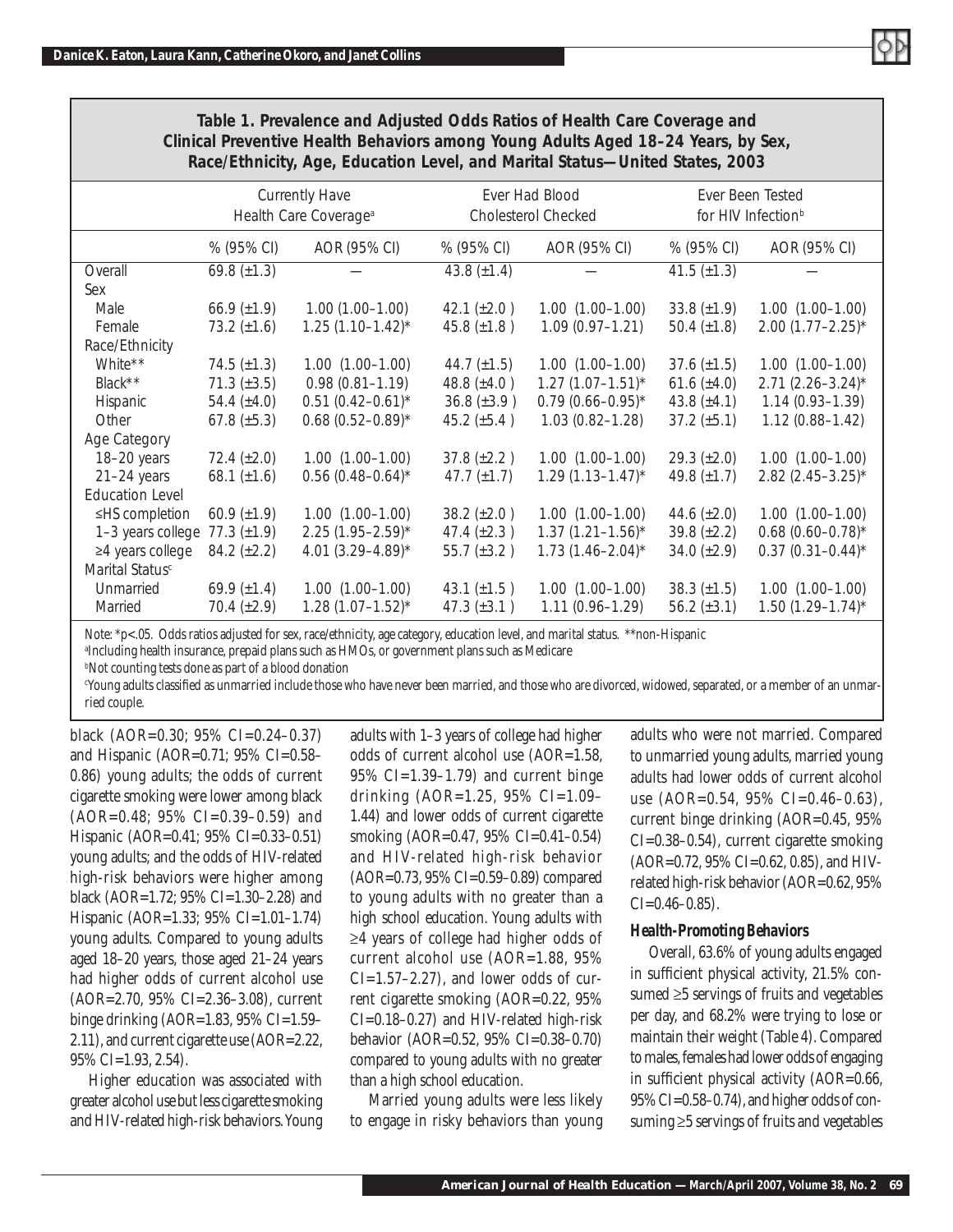|                             |                    | Overweight or Obese <sup>a</sup> | High Blood Cholesterol <sup>b</sup> |                                  |                   | High Blood Pressure <sup>c</sup> |
|-----------------------------|--------------------|----------------------------------|-------------------------------------|----------------------------------|-------------------|----------------------------------|
|                             | % (95% CI)         | AOR (95% CI)                     | % (95% CI)                          | AOR (95% CI)                     | % (95% CI)        | AOR (95% CI)                     |
| Overall                     | 39.1 $(\pm 1.3)$   |                                  | $3.7 \ (\pm 0.5)$                   |                                  | 6.4 $(\pm 0.7)$   |                                  |
| Sex                         |                    |                                  |                                     |                                  |                   |                                  |
| Male                        | 43.8 $(\pm 2.0)$   | $1.00(1.00-1.00)$                | $3.3 \ (\pm 0.7)$                   | $1.00(1.00-1.00)$                | 7.9 $(\pm 1.1)$   | $1.00$ $(1.00-1.00)$             |
| Female                      | 33.4 $(\pm 1.7)$   | $0.61$ (0.54-0.68)*              | 4.2 $(\pm 0.7)$                     | $1.18(0.89 - 1.57)$              | 4.7 $(\pm 0.7)$   | $0.57$ (0.46-0.72) <sup>*</sup>  |
| Race/Ethnicity              |                    |                                  |                                     |                                  |                   |                                  |
| White**                     | $36.7 (\pm 1.5)$   | $1.00(1.00-1.00)$                | 4.0 $(\pm 0.6)$                     | $1.00(1.00-1.00)$                | 5.9 $(\pm 0.8)$   | $1.00(1.00-1.00)$                |
| Black**                     | 48.5 $(\pm 3.9)$   | $1.69(1.42 - 2.02)^{*}$          | 4.4 $(\pm 1.7)$                     | $1.21(0.77 - 1.88)$              | $8.7 (\pm 2.3)$   | $1.57(1.14 - 2.16)^{*}$          |
| Hispanic                    | 43.6 $(\pm 4.4)$   | $1.24$ (1.02-1.50)*              | $3.0 \ (\pm 1.4)$                   | $0.84(0.51 - 1.39)$              | $6.5 \ (\pm 2.1)$ | $1.04(0.71 - 1.52)$              |
| Other                       | $35.7 \ (\pm 5.2)$ | $0.97(0.76 - 1.23)$              | 2.1 $(\pm 1.1)$                     | $0.53$ (0.30-0.94)*              | 6.9 $(\pm 2.9)$   | $1.20(0.75 - 1.92)$              |
| Age Category                |                    |                                  |                                     |                                  |                   |                                  |
| 18-20 years                 | 33.7 $(\pm 2.1)$   | $1.00(1.00-1.00)$                | 3.2 $(\pm 0.9)$                     | $1.00(1.00-1.00)$                | 5.9 $(\pm 1.2)$   | $1.00(1.00-1.00)$                |
| $21-24$ years               | 42.9 $(\pm 1.7)$   | $1.52$ (1.33-1.74)*              | 4.0 $(\pm 0.6)$                     | $1.00(0.70 - 1.42)$              | 6.8 $(\pm 0.9)$   | $1.26(0.95 - 1.66)$              |
| <b>Education Level</b>      |                    |                                  |                                     |                                  |                   |                                  |
| ≤HS completion              | 40.4 $(\pm 2.0)$   | $1.00(1.00-1.00)$                | 2.8 $(\pm 0.7)$                     | $1.00(1.00-1.00)$                | 7.1 $(\pm 1.1)$   | $1.00(1.00-1.00)$                |
| 1-3 years college           | 38.4 $(\pm 2.2)$   | $0.95(0.83 - 1.08)$              | 4.4 $(\pm 0.9)$                     | $1.57(1.14 - 2.17)^{*}$          | 5.9 $(\pm 1.0)$   | $0.83(0.64 - 1.07)$              |
| ≥4 years college            | $36.4 \ (\pm 3.1)$ | $0.77$ (0.65-0.91)*              | 5.4 $(\pm 1.3)$                     | $1.85(1.27 - 2.71)^{*}$          | 5.2 $(\pm 1.4)$   | $0.68(0.47-0.99)$ *              |
| Marital Status <sup>e</sup> |                    |                                  |                                     |                                  |                   |                                  |
| Unmarried                   | $37.5 \ (\pm 1.5)$ | $1.00(1.00-1.00)$                | $3.5 \ (\pm 0.5)$                   | $1.00$ $(1.00-1.00)$             | 6.3 $(\pm 0.8)$   | $1.00$ $(1.00-1.00)$             |
| Married                     | 47.0 $(\pm 3.1)$   | $1.44$ $(1.24 - 1.67)$ *         | 4.8 $(\pm 1.2)$                     | $1.38(1.00 - 1.91)^{*}$          | 7.2 $(\pm 1.7)$   | $1.21(0.90 - 1.63)$              |
|                             |                    | Described Health as Fair or Poor |                                     | Activity Limitation <sup>d</sup> |                   |                                  |
|                             |                    |                                  |                                     |                                  |                   |                                  |

*Table 2. Prevalence and Adjusted Odds Ratios of Health Status Indicators among Young Adults Aged 18–24 Years, by Sex, Race/Ethnicity, Age, Education Level, and Marital Status—United States, 2003*

|                             |                    | Described Health as Fair or Poor | Activity Limitation <sup>®</sup> |                         |  |
|-----------------------------|--------------------|----------------------------------|----------------------------------|-------------------------|--|
|                             | % (95% CI)         | AOR (95% CI)                     | % (95% CI)                       | AOR (95% CI)            |  |
| Overall                     | $8.2 \ (\pm 0.8)$  |                                  | $10.6 \ (\pm 0.9)$               |                         |  |
| Sex                         |                    |                                  |                                  |                         |  |
| Male                        | 7.6 $(\pm 1.1)$    | $1.00(1.00-1.00)$                | $10.8 (\pm 1.4)$                 | $1.00$ $(1.00-1.00)$    |  |
| Female                      | 9.0 $(\pm 1.1)$    | $1.39(1.12 - 1.72)^{*}$          | $10.2 \ (\pm 1.0)$               | $0.96(0.80 - 1.15)$     |  |
| Race/Ethnicity              |                    |                                  |                                  |                         |  |
| White**                     | 5.8 $(\pm 0.7)$    | $1.00(1.00-1.00)$                | $12.1 (\pm 1.0)$                 | $1.00(1.00-1.00)$       |  |
| Black**                     | 9.0 $(\pm 2.4)$    | $1.35(0.97 - 1.87)$              | $8.9 \ (\pm 3.2)$                | $0.68(0.45 - 1.02)$     |  |
| Hispanic                    | 14.9 $(\pm 2.7)$   | $2.35(1.84 - 3.01)^{*}$          | 7.7 $(\pm 2.4)$                  | $0.59(0.41 - 0.84)^{*}$ |  |
| Other                       | $10.5 \ (\pm 3.9)$ | $2.01(1.30-3.12)^{*}$            | 7.7 $(\pm 2.1)$                  | $0.60(0.44 - 0.82)^{*}$ |  |
| Age Category                |                    |                                  |                                  |                         |  |
| 18-20 years                 | $8.0 \ (\pm 1.3)$  | $1.00(1.00-1.00)$                | $10.6 \ (\pm 1.5)$               | $1.00$ $(1.00-1.00)$    |  |
| $21-24$ years               | $8.4~(\pm 1.0)$    | $1.47(1.16 - 1.87)^{*}$          | $10.5 \ (\pm 1.1)$               | $1.12(0.90 - 1.40)$     |  |
| <b>Education Level</b>      |                    |                                  |                                  |                         |  |
| ≤HS completion              | 11.6 $(\pm 1.3)$   | $1.00(1.00-1.00)$                | 11.1 $(\pm 1.4)$                 | $1.00$ $(1.00-1.00)$    |  |
| 1-3 years college           | 5.3 $(\pm 0.9)$    | $0.42$ (0.33-0.53)*              | $10.3 \ (\pm 1.3)$               | $0.83(0.68 - 1.02)$     |  |
| $\geq$ 4 years college      | $3.2 \ (\pm 1.0)$  | $0.23(0.16 - 0.34)^{*}$          | $8.9 \ (\pm 1.8)$                | $0.68(0.51 - 0.91)^{*}$ |  |
| Marital Status <sup>e</sup> |                    |                                  |                                  |                         |  |
| Unmarried                   | $8.2~(\pm 0.9)$    | $1.00(1.00-1.00)$                | $10.9 (\pm 1.0)$                 | $1.00$ $(1.00-1.00)$    |  |
| Married                     | 7.9 $(\pm 1.8)$    | $0.74$ (0.55-0.99)*              | $8.2 \ (\pm 1.7)$                | $0.70(0.55 - 0.90)^{*}$ |  |

Note: \*p<.05. Odds ratios adjusted for sex, race/ethnicity, age category, education level, and marital status. \*\*non-Hispanic ªBody mass index ≥25 kg/m²

 $^{\rm b}$ Ever told by a doctor, nurse, or other health professional that their blood cholesterol was too high.

c Ever told by a doctor, nurse, or other health professional that they have high blood pressure.

d Limited in any way in any activities because of physical, mental, or emotional problems.

"Young adults classified as unmarried include those who have never been married, and those who are divorced, widowed, separated, or a member of an unmarried couple.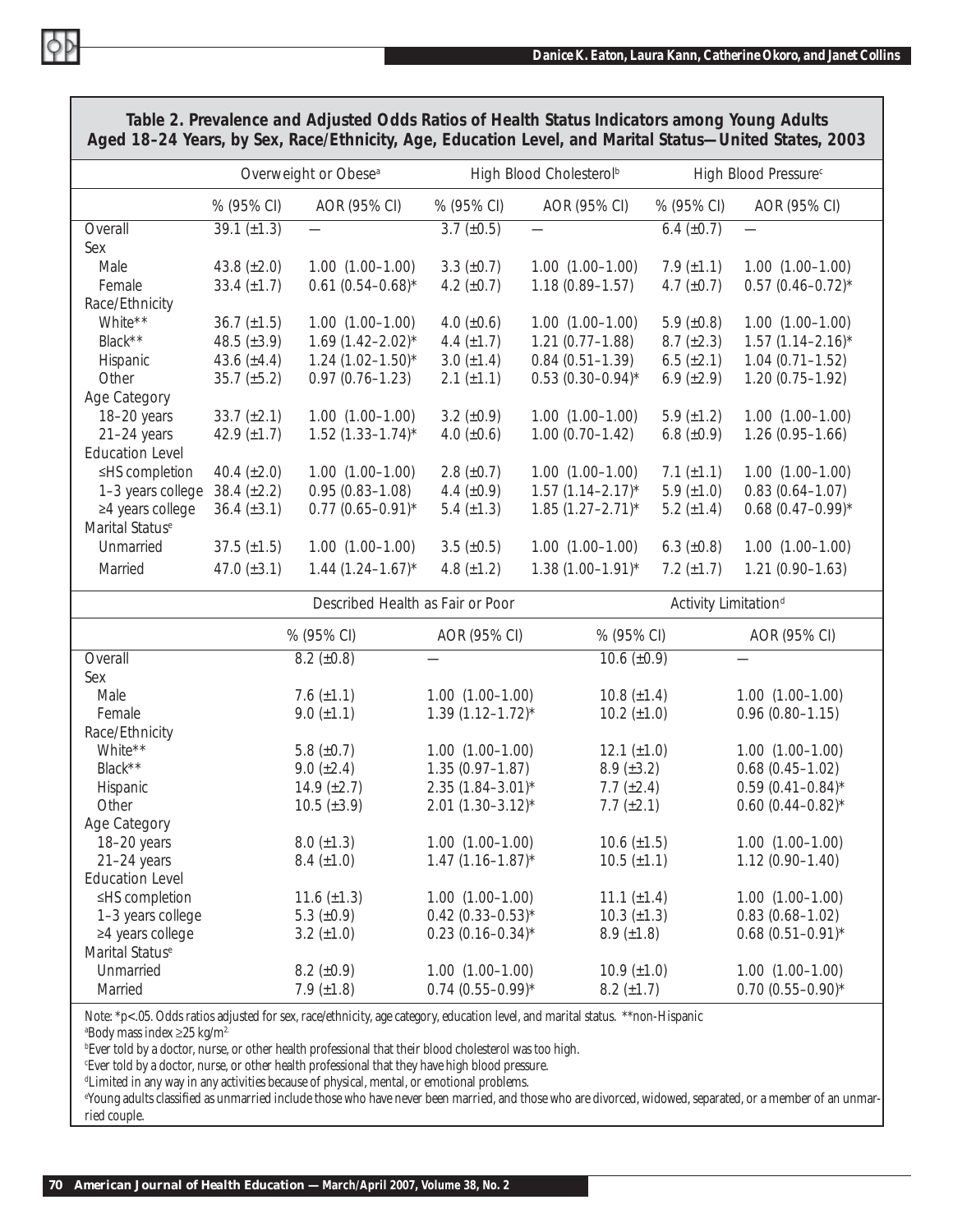

|                                      | Current Alcohol Use <sup>a</sup> |                                       | Current Binge Drinking <sup>b</sup> |                                          | Current Cigarette Smoking <sup>c</sup> |                    |                                 |  |
|--------------------------------------|----------------------------------|---------------------------------------|-------------------------------------|------------------------------------------|----------------------------------------|--------------------|---------------------------------|--|
|                                      | % (95% CI)                       | AOR (95% CI)                          |                                     | % (95% CI)                               | AOR (95% CI)                           | % (95% CI)         | AOR (95% CI)                    |  |
| Overall                              | $61.3 (\pm 1.3)$                 |                                       |                                     | $31.3 (\pm 1.2)$                         |                                        | 29.6 $(\pm 1.2)$   |                                 |  |
| Sex                                  |                                  |                                       |                                     |                                          |                                        |                    |                                 |  |
| Male                                 | 64.9 $(\pm 1.9)$                 | $1.00(1.00-1.00)$                     |                                     | 39.3 $(\pm 1.9)$                         | $1.00(1.00-1.00)$                      | 32.4 $(\pm 1.8)$   | $1.00(1.00-1.00)$               |  |
| Female                               | 57.0 $(\pm 1.7)$                 | $0.66$ (0.58-0.74)*                   |                                     | $21.9 \ (\pm 1.4)$                       | $0.42$ (0.38-0.48)*                    | $26.2 \ (\pm 1.5)$ | $0.80(0.71 - 0.90)^*$           |  |
| Race/Ethnicity                       |                                  |                                       |                                     |                                          |                                        |                    |                                 |  |
| White**                              | 67.0 $(\pm 1.4)$                 | $1.00(1.00-1.00)$                     |                                     | $36.5 (\pm 1.4)$                         | $1.00(1.00-1.00)$                      | $33.5 (\pm 1.4)$   | $1.00$ $(1.00-1.00)$            |  |
| Black**                              | 47.7 $(\pm 3.8)$                 | $0.46$ (0.39-0.55)*                   |                                     | $14.7 (\pm 2.7)$                         | $0.30(0.24 - 0.37)^{*}$                | 22.3 $(\pm 3.4)$   | $0.48(0.39 - 0.59)^*$           |  |
| Hispanic                             | 54.5 $(\pm 4.0)$                 | $0.68(0.57 - 0.81)^*$                 |                                     | 27.8 $(\pm 3.7)$                         | $0.71(0.58 - 0.86)^*$                  | $21.6 (\pm 3.3)$   | $0.41 (0.33 - 0.51)^*$          |  |
| Other                                | 53.1 $(\pm 5.4)$                 | $0.54$ (0.42-0.68)*                   |                                     | 23.8 $(\pm 4.5)$                         | $0.50(0.39 - 0.66)^{*}$                | 28.2 $(\pm 4.5)$   | $0.79(0.62 - 1.01)$             |  |
| Age Category                         |                                  |                                       |                                     |                                          |                                        |                    |                                 |  |
| 18-20 years                          | 47.6 $(\pm 2.2)$                 | $1.00(1.00-1.00)$                     |                                     | $25.7 \ (\pm 1.8)$                       | $1.00(1.00-1.00)$                      | 24.9 $(\pm 1.8)$   | $1.00(1.00-1.00)$               |  |
| $21-24$ years                        | 70.6 $(\pm 1.5)$                 | $2.70(2.36 - 3.08)^*$                 |                                     | $35.1 (\pm 1.6)$                         | $1.83(1.59 - 2.11)^{*}$                | 32.8 $(\pm 1.6)$   | $2.22$ (1.93-2.54)*             |  |
| <b>Education Level</b>               |                                  |                                       |                                     |                                          |                                        |                    |                                 |  |
| ≤HS completion                       | 52.8 $(\pm 2.0)$                 | $1.00(1.00-1.00)$                     |                                     | $27.6 \ (\pm 1.7)$                       | $1.00(1.00-1.00)$                      | $35.5 \ (\pm 1.8)$ | $1.00(1.00 - 1.00)$             |  |
| 1-3 years college $67.4 \ (\pm 2.0)$ |                                  | $1.58(1.39 - 1.79)^{*}$               |                                     | $34.6 (\pm 2.1)$                         | $1.25(1.09 - 1.44)^{*}$                | 25.4 $(\pm 1.9)$   | $0.47(0.41 - 0.54)^*$           |  |
| ≥4 years college                     | 77.4 $(\pm 2.6)$                 | $1.88(1.57 - 2.27)^{*}$               |                                     | $36.4 \ (\pm 3.0)$                       | $1.16(0.97 - 1.39)$                    | $17.5 \ (\pm 2.4)$ | $0.22$ (0.18-0.27) <sup>*</sup> |  |
| Marital Status <sup>e</sup>          |                                  |                                       |                                     |                                          |                                        |                    |                                 |  |
| Unmarried                            | 62.3 $(\pm 1.5)$                 | $1.00(1.00-1.00)$                     |                                     | 33.3 $(\pm 1.4)$                         | $1.00(1.00-1.00)$                      | 29.7 $(\pm 1.3)$   | $1.00(1.00-1.00)$               |  |
| Married                              | 55.6 $(\pm 3.0)$                 | $0.54$ (0.46-0.63)*                   |                                     | $20.5 (\pm 2.6)$                         | $0.45(0.38 - 0.54)^*$                  | $27.5 \ (\pm 2.7)$ | $0.72$ (0.62-0.85)*             |  |
|                                      |                                  | HIV-related High-Risk Behaviord       |                                     |                                          |                                        |                    |                                 |  |
|                                      |                                  |                                       |                                     |                                          |                                        |                    |                                 |  |
|                                      |                                  | % (95% CI)                            |                                     | AOR (95% CI)                             |                                        |                    |                                 |  |
| Overall                              |                                  | $9.8 (\pm 0.8)$                       |                                     |                                          |                                        |                    |                                 |  |
| Sex                                  |                                  |                                       |                                     |                                          |                                        |                    |                                 |  |
| Male<br>Female                       |                                  | $10.0 \ (\pm 1.2)$<br>9.6 $(\pm 1.1)$ |                                     | $1.00(1.00-1.00)$<br>$1.05(0.87 - 1.27)$ |                                        |                    |                                 |  |
| Race/Ethnicity                       |                                  |                                       |                                     |                                          |                                        |                    |                                 |  |
| White**                              |                                  | $8.6 \ (\pm 0.9)$                     |                                     | $1.00$ $(1.00-1.00)$                     |                                        |                    |                                 |  |
| Black**                              |                                  | 15.0 $(\pm 3.2)$                      |                                     | $1.72$ (1.30-2.28)*                      |                                        |                    |                                 |  |
| Hispanic                             |                                  | 12.4 $(\pm 2.6)$                      |                                     | $1.33(1.01 - 1.74)^{*}$                  |                                        |                    |                                 |  |
| Other                                |                                  | 6.2 $(\pm 1.7)$                       |                                     | $0.69(0.50 - 0.96)^{*}$                  |                                        |                    |                                 |  |
| Age Category                         |                                  |                                       |                                     |                                          |                                        |                    |                                 |  |
| 18-20 years                          |                                  | 10.4 $(\pm 1.3)$                      |                                     | $1.00$ $(1.00-1.00)$                     |                                        |                    |                                 |  |
| $21-24$ years                        |                                  | $9.4 \ (\pm 1.0)$                     |                                     | $1.10(0.89 - 1.35)$                      |                                        |                    |                                 |  |
| <b>Education Level</b>               |                                  |                                       |                                     |                                          |                                        |                    |                                 |  |
| ≤HS completion                       |                                  | 11.7 $(\pm 1.3)$                      |                                     | $1.00(1.00-1.00)$                        |                                        |                    |                                 |  |
| 1-3 years college                    |                                  | $8.6 \ (\pm 1.2)$                     |                                     | $0.73$ (0.59-0.89)*                      |                                        |                    |                                 |  |
| ≥4 years college                     |                                  | 6.0 $(\pm 1.4)$                       |                                     | $0.52$ (0.38-0.70)*                      |                                        |                    |                                 |  |
| Marital Status <sup>e</sup>          |                                  |                                       |                                     |                                          |                                        |                    |                                 |  |
| Unmarried                            |                                  | 10.3 $(\pm 0.9)$                      |                                     | $1.00(1.00-1.00)$                        |                                        |                    |                                 |  |
| Married                              |                                  | 6.8 $(\pm 1.8)$                       |                                     | $0.62$ (0.46-0.85)*                      |                                        |                    |                                 |  |

*Table 3. Prevalence and Adjusted Odds Ratios of Risk Behaviors among Young Adults Aged 18–24 Years, by Sex, Race/Ethnicity, Age, Education Level, and Marital Status—United States, 2003*

Note: \*p<.05. Odds ratios adjusted for sex, race/ethnicity, age category, education level, and marital status. \*\*non-Hispanic

a Had at least one drink of alcohol during the 30 days preceding the interview.

b Had fi ve or more drinks on an occasion one or more times during the 30 days preceding the interview.

c Smoked ≥100 cigarettes and now smoke cigarettes every day or some days.

d Engaged in any of the following behaviors during the year preceding the interview: intravenous drug use, treated for a sexually transmitted or venereal disease, given or received money or drugs in exchange for sex, or had anal sex without a condom.

"Young adults classified as unmarried include those who have never been married, and those who are divorced, widowed, separated, or a member of an unmarried couple.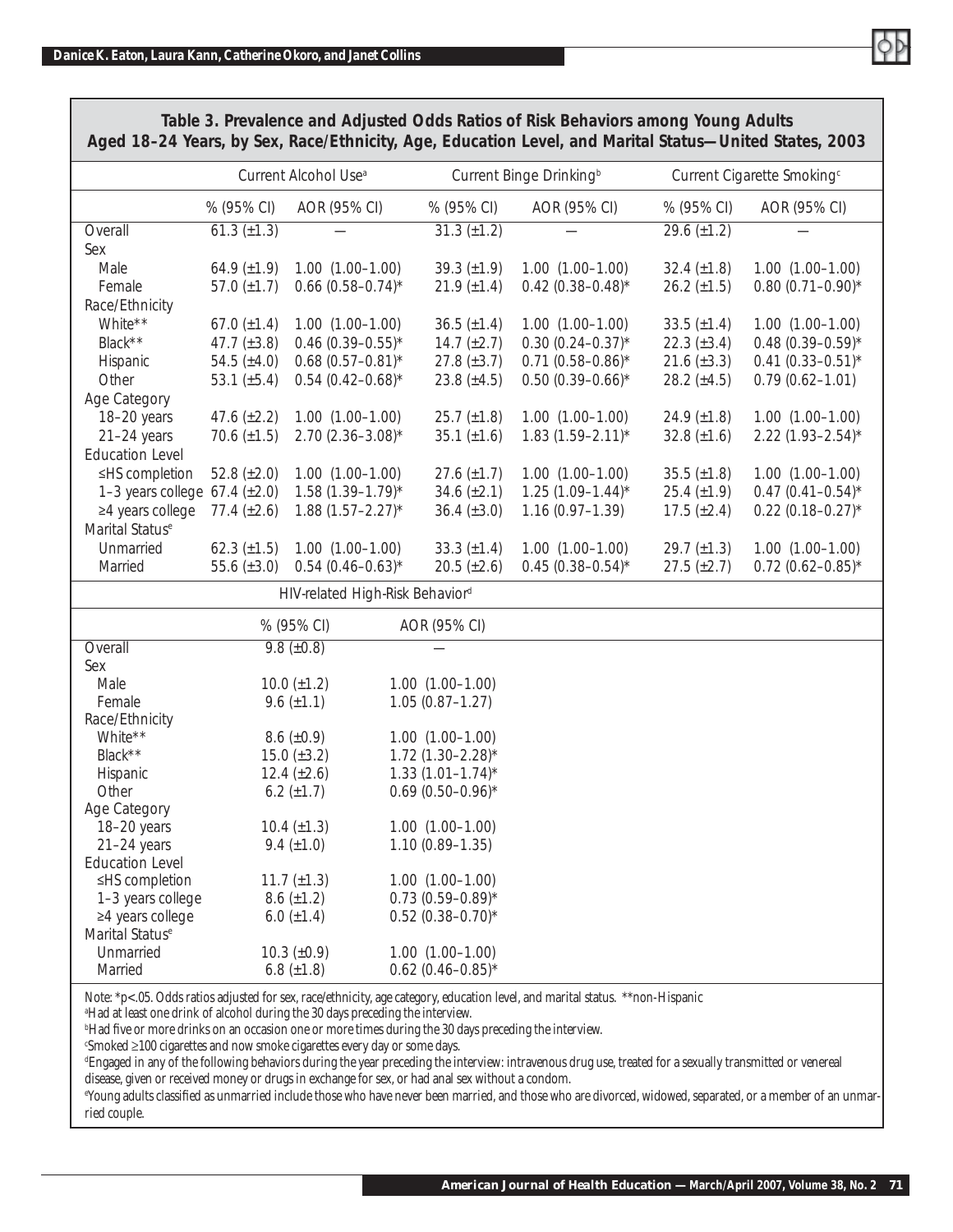per day (AOR=1.23, 95% CI=1.07–1.41) and trying to lose or maintain their weight (AOR=3.14, 95% CI=2.76, 3.57). In general, health-promoting behaviors did not vary significantly by race/ethnicity. Only one difference existed, with the odds of engaging in sufficient physical activity lower among Hispanic (AOR=0.78, 95% CI=0.64–0.95) than white young adults. Age was associated with only one health promoting behavior. Compared to young adults aged 18–20 years, those aged 21–24 years had lower odds of engaging in sufficient physical activity (AOR=0.81, 95% CI=0.71, 0.94).

Educational attainment was positively associated with two of the three health-promoting behaviors. Young adults who had 1–3 years of college had higher odds of trying to lose or maintain their weight (AOR=1.15,  $95\%$  CI=1.00–1.33), and young adults who had ≥4 years of college had higher odds of consuming ≥5 servings of fruits and vegetables (AOR=1.26, 95% CI=1.04–1.53) and of trying to lose or maintain their weight (AOR=1.79, 95% CI=1.46, 2.19) compared to young adults who had no greater than a high school education.

Marital status was not associated with any of the three health-promoting behaviors.

# *DISCUSSION*

Results from this study show that nearly one-third of young adults lack health care coverage. Being male, Hispanic, 21–24 years old, unmarried, and attaining no greater than a high school education were associated with lacking health care coverage. According to overall data from the 2003 BRFSS,<sup>15</sup> the prevalence of lacking health care coverage was nearly twice as high among young adults (30%) compared with all adults (15%). Because of the lack of health care coverage, many young adults may not receive recommended routine preventive care. For example, although one of the *Healthy People 2010* objectives (12–15) calls for 80% of all adults to receive cholesterol screening within the past 5 years,<sup>18</sup> results from this study suggest only 43.8% of young adults have ever had their blood cholesterol checked. To identify if having health care coverage is associated

with cholesterol-screening behavior, we calculated the prevalence of ever having had blood cholesterol checked by current health care coverage status and found the behavior was reported by 35.7% of young adults without health care and 47.6% those with health care coverage. These numbers are consistent with previous research, which documented that young adults who lack health insurance are more likely to report forgoing healthcare than those with health insurance.6 Thus, increasing health care coverage among young adults likely would result in increased screening and preventive care. Enhanced efforts are needed to improve young adults' access to health care and to increase health care coverage rates.

Thirty-nine percent of young adults are overweight or obese. Being male, black or Hispanic, aged 21–24 years, married, and having no greater than a high school education were associated with overweight and obesity. Overweight and obesity appears to increase during young adulthood. When comparing young adults aged 18–20 years to those aged 21–24 years, the prevalence of overweight and obesity increased 27%. Nearly 70% of young adults are trying to lose or maintain their weight; however, the prevalence was highest among females and those with higher educational attainment, even though males and those with lower educational attainment were most likely to be overweight or obese. In addition, a substantial portion of young adults fail to engage in behaviors that reduce the likelihood of overweight and obesity; approximately one-third do not engage in sufficient physical activity and four out of five young adults consume fewer than five servings of fruits and vegetables per day. When comparing young adults aged 21–24 years to those aged 18–20 years, the prevalence of engaging in sufficient physical activity decreased 8%.

Eight percent of young adults described their health as fair or poor and one in ten young adults reported activity limitations due to physical, mental, or emotional problems. These findings suggest a substantial proportion of young adults suffer from poor health-related quality of life. Though consistent differences by sex, race/ethnicity, and age were not found, those with no greater than a high school education and those who were unmarried were at greatest risk for poor health-related quality of life.

Nearly two out of three young adults reported currently using alcohol, nearly one out of three reported binge drinking and cigarette smoking, and one out of ten reported engaging in HIV-related high-risk behavior. Although black and Hispanic young adults were less likely than white young adults to engage in alcohol and cigarette use, they were more likely to engage in HIV-related high-risk behaviors. Young adults who were female and married were less likely to engage in risk behaviors. Even though young adults aged 21- to 24-years have reached the minimum legal age for the purchase and consumption of alcohol, the increased intensity of use is of concern. In fact, the prevalence of current binge drinking is nearly twice as high among young adults (25.7% among 18- to 20-year-olds and 35.1% among 21- to 24-year- olds) as among all adults (16.4%), according to overall data from the 2003 BRFSS.15 Alcohol use appears to increase during young adulthood. For example, when comparing young adults aged 21–24 years to those aged 18–20 years, we found a 37% increase in current binge drinking and a 48% increase in current alcohol use. Increases in smoking during young adulthood also were found; our results showed a 32% increase in current cigarette smoking when comparing those aged 21–24 years to those aged 18–20 years.

Even after controlling for sex, race/ethnicity, age, and marital status, education level was independently associated with health care coverage, clinical preventive health behaviors, health status indicators, and risk behaviors. Attaining at least some college education appears to be a protective factor for many of the behaviors examined in this study, a finding that has been documented elsewhere.19–21 A few exceptions to this pattern should be noted. The prevalence of alcohol use and high blood cholesterol was greater among those who had attended  $\geq 1$ year of college than among those with a high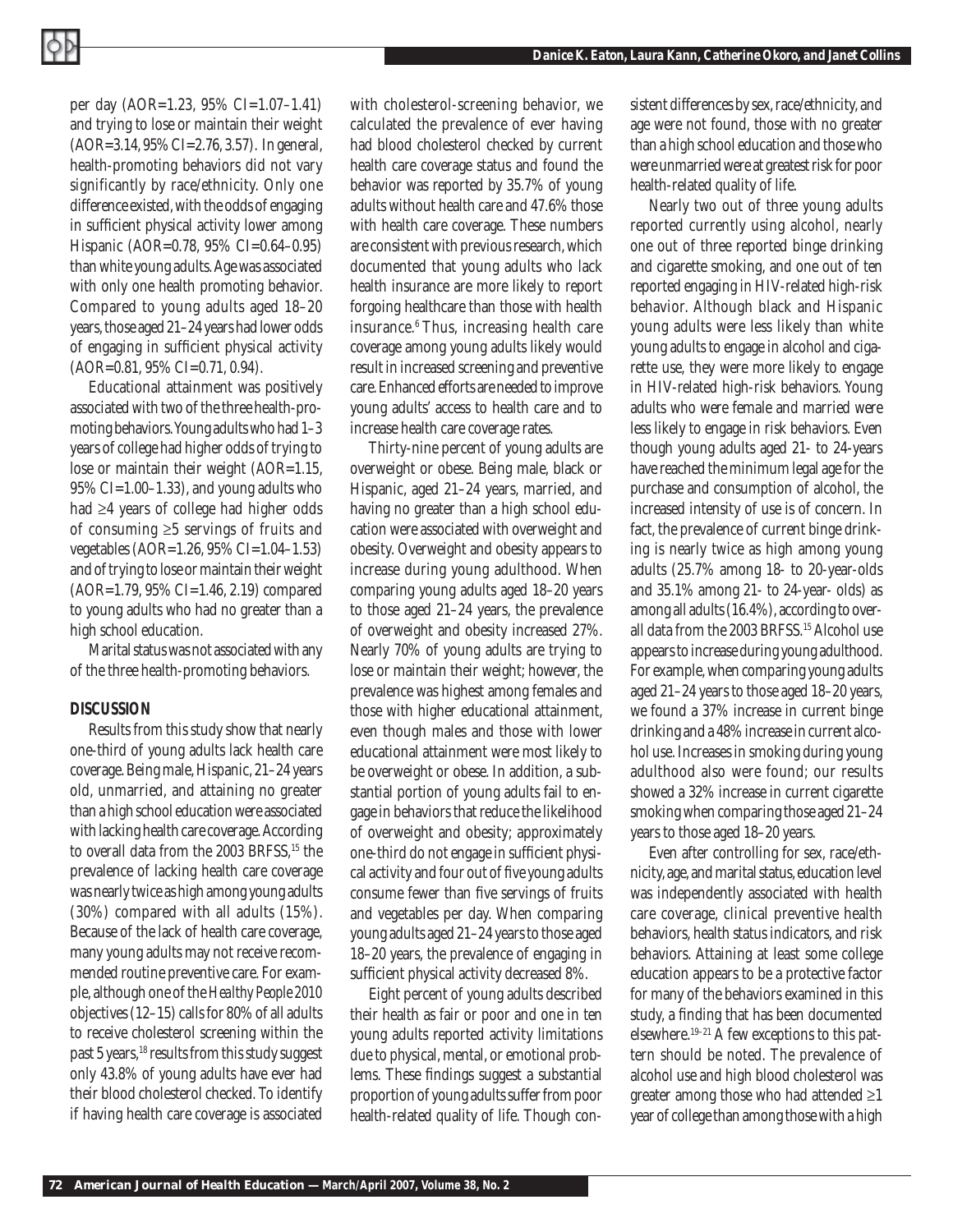|                             | Engaged in Sufficient<br>Physical Activity <sup>a</sup> |                       | Consumed ≥5 Servings<br>of Fruits and Vegetables |                         |            | Now Trying to Lose<br>or Maintain Weight |
|-----------------------------|---------------------------------------------------------|-----------------------|--------------------------------------------------|-------------------------|------------|------------------------------------------|
|                             | % (95% CI)                                              | AOR (95% CI)          | % (95% CI)                                       | AOR (95% CI)            | % (95% CI) | AOR (95% CI)                             |
| Overall                     | 63.6(1.4)                                               |                       | 21.5(1.1)                                        |                         | 68.2(1.3)  |                                          |
| Sex                         |                                                         |                       |                                                  |                         |            |                                          |
| Male                        | 67.9(1.9)                                               | $1.00(1.00-1.00)$     | 19.8(1.6)                                        | $1.00(1.00-1.00)$       | 57.2(2.0)  | $1.00$ $(1.00-1.00)$                     |
| Female                      | 58.3 (1.9)                                              | $0.66$ (0.58-0.74)*   | 23.4(1.6)                                        | $1.23(1.07 - 1.41)^{*}$ | 81.1(1.5)  | $3.14$ (2.76-3.57) <sup>*</sup>          |
| Race/Ethnicity              |                                                         |                       |                                                  |                         |            |                                          |
| White**                     | 65.1(1.5)                                               | $1.00(1.00-1.00)$     | 20.8(1.2)                                        | $1.00$ $(1.00-1.00)$    | 69.2(1.4)  | $1.00$ $(1.00-1.00)$                     |
| Black**                     | 61.6(4.4)                                               | $0.86(0.71 - 1.06)$   | 22.2(3.2)                                        | $1.10(0.89 - 1.35)$     | 65.6(3.8)  | $0.84(0.69 - 1.01)$                      |
| Hispanic                    | 59.3(4.4)                                               | $0.78(0.64 - 0.95)^*$ | 21.4(3.3)                                        | $1.09(0.88 - 1.35)$     | 67.0(4.0)  | $1.01(0.82 - 1.24)$                      |
| Other                       | 63.3(5.4)                                               | $0.87(0.69 - 1.11)$   | 25.2(5.1)                                        | $1.28(0.96 - 1.69)$     | 66.9(5.2)  | $0.94(0.72 - 1.23)$                      |
| Age Category                |                                                         |                       |                                                  |                         |            |                                          |
| 18-20 years                 | 66.6(2.2)                                               | $1.00(1.00-1.00)$     | 21.4(1.9)                                        | $1.00$ $(1.00-1.00)$    | 65.8(2.1)  | $1.00$ $(1.00-1.00)$                     |
| $21-24$ years               | 61.6(1.7)                                               | $0.81(0.71 - 0.94)^*$ | 21.5(1.4)                                        | $0.95(0.81 - 1.11)$     | 69.8(1.6)  | $1.01(0.87 - 1.16)$                      |
| <b>Education Level</b>      |                                                         |                       |                                                  |                         |            |                                          |
| ≤HS completion              | 63.2(2.1)                                               | $1.00(1.00-1.00)$     | 20.4(1.7)                                        | $1.00(1.00-1.00)$       | 64.7(1.9)  | $1.00(1.00-1.00)$                        |
| 1-3 years college           | 64.4(2.2)                                               | $1.09(0.95 - 1.24)$   | 21.8(1.8)                                        | $1.07(0.92 - 1.25)$     | 69.5(2.1)  | $1.15(1.00 - 1.33)^{*}$                  |
| $\geq 4$ years college      | 62.9(3.2)                                               | $1.11(0.93 - 1.33)$   | 24.3(2.7)                                        | $1.26$ (1.04-1.53)*     | 78.4 (2.7) | $1.79(1.46 - 2.19)^{*}$                  |
| Marital Status <sup>b</sup> |                                                         |                       |                                                  |                         |            |                                          |
| Unmarried                   | 64.6(1.5)                                               | $1.00(1.00-1.00)$     | 21.4(1.3)                                        | $1.00(1.00-1.00)$       | 67.6(1.4)  | $1.00$ $(1.00-1.00)$                     |
| Married                     | 58.3(3.1)                                               | $0.87(0.75 - 1.02)$   | 21.2(2.6)                                        | $0.98(0.82 - 1.17)$     | 71.5(2.8)  | $0.99(0.83 - 1.18)$                      |
|                             |                                                         |                       |                                                  |                         |            |                                          |

*Table 4. Prevalence and Adjusted Odds Ratios of Health Promoting Behaviors among Young Adults Aged 18–24 Years, by Sex, Race/Ethnicity, Age, Education Level, and Marital Status—United States, 2003*

Note: \*p<.05. Odds ratios adjusted for sex, race/ethnicity, age category, education level, and marital status. \*\*non-Hispanic

a During a usual week engaged in moderate physical activity for ≥30 minutes on ≥5 days/week and/or vigorous physical activity for ≥20 minutes on ≥3 days/ week.

"Young adults classified as unmarried include those who have never been married, and those who are divorced, widowed, separated, or a member of an unmarried couple.

school education or below. The association of alcohol use with higher educational attainment is of concern and is consistent with previous findings among young adults attending college.<sup>22-24</sup>

Although those who were married were less likely to lack health care coverage, report poor health-related quality of life, and participate in risky behaviors, marital status was not associated with any of the health-promoting behaviors examined. In addition, those who were married were more likely to be overweight or obese. Similar associations of marital status with health status and obesity have been previously reported among adults, and these associations have been shown to be strongest among younger adults.25 While the mechanism behind these associations is not well understood, one

study found that cohabitation status, which is associated with marital status, may at least partially explain differences found in health status among those who are married and those who are not.26 Further research on this topic is needed.

# *LIMITATIONS*

Results from this study are subject to several limitations. BRFSS is a landline telephone-based survey and excludes individuals without telephones or who use only cellular phones. BRFSS also excludes individuals who live in institutional settings, such as college dormitories, fraternity/sorority housing, and military barracks, and thus are not generalizable to these subpopulations of young adults. We were unable to identify whether respondents were attending school (full time or part time) or not attending

school, even though important differences may exist among these subpopulations.<sup>27</sup> Finally, data are based on self-report, and self-reporting bias may occur.

# *TRANSLATION TO HEALTH EDUCATION PRACTICE*

Results from this study demonstrate that many health-risk behaviors and overweight and obesity increase during young adulthood, and a substantial proportion of young adults lack health care coverage. These findings may be at least partially explained by the weakened connections to supportive institutions, such as family or school, that occur during the transition from adolescence to adulthood.<sup>6</sup> Given the difficulty in reaching young adults, instilling health-related knowledge and skills during childhood and adolescence is essential. Since approximately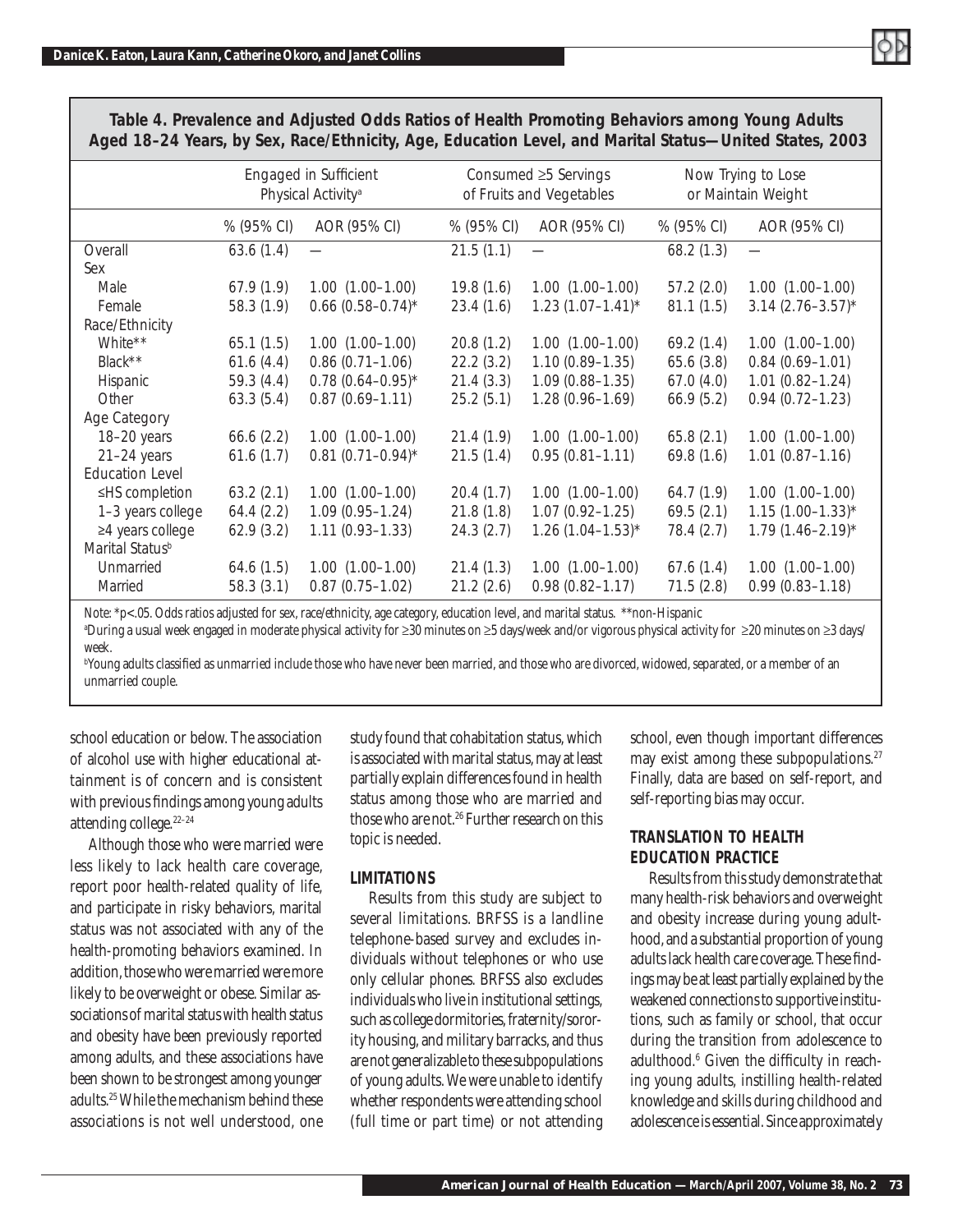95% of adolescents aged 16–17 years are enrolled in school,<sup>28</sup> schools are an important venue for reaching students with health promotion efforts before they disperse into young adulthood. In fact, the American Health Association has endorsed schools and school health programs as essential components of population-based strategies to improve long-term cardiovascular health.29 Coordinated school health programs can have a positive influence on current and future health.<sup>30</sup> Targeted and effective health promotion outreach for young adults also is needed to bridge the gap from adolescence to adulthood. Outreach can be obtained through carefully placing health care promotion programs in a comprehensive and collaborative combination of settings where young adults can be reached—colleges, work sites, health care facilities, and community locations.31 In addition, our results showed that specific subpopulations of young adults, such as those who were not married and those with lower levels of education, were at particular risk for poor health status and engaging in behaviors that place them at risk for chronic disease. Thus, health promotion efforts that are tailored to reach these specific subpopulations are needed. Also needed are efforts that increase access to affordable health care for all young adults.

#### *DISCLAIMER*

The findings and conclusions in this article are those of the authors and do not necessarily represent the views of the Centers for Disease Control and Prevention.

# *REFERENCES*

1. Baranowski T, Cullen KW, Basen-Engquist K, et al. Transitions out of high school: Time of increased cancer risk? *Prev Med.* 1997;26:694– 703.

2. Centers for Disease Control and Prevention. Health-risk behaviors among persons aged 12–21 years—United States, 1992. *Morb Mortal Wkly Rep.* 1994;43:231–235.

3. Harris KM, Gordon-Larsen P, Chantala K, Udry R. Longitudinal trends in race/ethnic disparities in leading health indicators from adolescence to young adulthood. *Arch Pediatr*  *Adolesc Med.* 2006;160:74–81.

4. Gfroerer J, Greenblatt JC, Wright DA. Substance use in the U.S. college-age population: Differences according to educational status and living arrangement. *Am J Public Health.* 1997;87(1):62–65.

5. Johnston LD, O'Malley PM, Bachman JG. *Monitoring the Future national survey results on drug use, 1975–2000. Volume II: College students and adults ages 19–40.* Bethesda, MD: National Institute on Drug Abuse; 2001. NIH Publication No. 01–4925.

 6. Park MJ, Mulye TP, Adams SH, et al. The health status of young adults in the United States. *J Adolesc Health.* 2006;39:305–17.

 7. Hendricks KM, Herbold NH. Diet, physical activity, and other health-related behaviors in college-age women. *Nutr Rev.* 1998;56(3):65–75.

 8. Brevard PR, Ricketts CD. Residence of college students affects dietary intake, physical activity, and serum lipid levels. *J Am Diet Assoc.* 1996;96:35–38.

 9. Choi WS, Harris KJ, Okuyemi K, Ahluwalia JS. Predictors of smoking initiation among college-bound high school students. *Ann Behav Med.* 2003;26(1):69–74.

 10. Douglas KA, Collins JL, Warren C, et al. Results from the 1995 National College Health Risk Behavior Survey. *J Am Coll Health.* 1997;46:55–66.

11. Frost R. Cardiovascular risk modification in the college student: Knowledge, attitudes, and behaviors. *J Gen Med.* 1992;7:317–320.

 12. Sax LJ. Health trends among college freshmen. *J Am Coll Health.* 1997;45:252–262.

 13. Wechsler H, Rigotti NA, Gledhill-Hoyt J, Lee H. Increased levels of cigarette use among college students: A cause for national concern. *JAMA.* 1998;280:1673–1678.

 14. Escobedo LG, Pedicord JP. Smoking prevalence in U.S. birth cohorts: the influence of gender and education. *Am J Public Health.* 1996;86:231–236.

 15. Centers for Disease Control and Prevention. *Behavioral Risk Factor Surveillance System Technical Documents and Survey Data.* Available at: http://www.cdc.gov/brfss/technical\_infodata/ surveydata/2003.htm. Accessed: June 22, 2005.

 16. Nelson D, Holtzman D, Bolen J, et al. Reliability and validity of measures from the Behavioral Risk Factor Surveillance System (BRFSS). *Social and Preventive Medicine.* 2006;46(Suppl 1):S3–S42.

 17. SUDAAN: Software for the Statistical Analysis of Correlated Data, Release 9.0 [User's Manual]. Research Triangle Park, NC. Research Triangle Institute: 2005.

 18. U.S. Department of Health and Human Services. *Healthy People 2010. Understanding and Improving Health*. 2nd ed. Washington, D.C.: U.S. Department of Health and Human Services; 2000.

 19. Fiscella K, Franks P. Should years of schooling be used to guide treatment of coronary risk factors? *Ann Fam Med.* 2004;2:469–473.

 20. Molla MT, Madans JH, Wagener DK. Differentials in adult mortality and activity limitation by years of education in the United States at the end of the 1990s. *Popul Dev Rev*. 2006;30:625–646.

 21. Georgiou CC, Betts NM, Hoerr SL, et al. Among young adults, college students and graduates practiced more healthful habits and made more healthful food choices than did nonstudents. *J Am Diet Assoc.* 1997;97:754–759.

 22. Hingson RW, Heeren T, Zakocs RC, et al. Magnitude of alcohol-related mortality and morbidity among U.S. college students ages 18–24. *J Stud Alcohol.* 2002;63(2):136–144.

 23. Slutske WS, Hunt-Carter EE, Nabors-Oberg RE, et al. Do college students drink more than their non-college-attending peers? Evidence from a population-based longitudinal female twin study. *J Abnorm Psych.* 2004;113:530–40.

 24. Windle M. Alcohol use among adolescents and young adults. *Alcohol Res Health.* 2004;27(1):79–85.

 25. Schoenborn CA. *Marital status and health: United States, 1999–2002.* Advance Data from Vital and Health Statistics; No. 351. Hyattsville, MD: National Center for Health Statistics; 2004.

 26. Lund R, Due P, Modvig J, et al. Cohabitation and marital status as predictors of mortality—an eight-year follow-up study. *Soc Sci Med.* 2002;55:673–9.

 27. Office of Applied Studies, Substance Abuse and Mental Health Services Administration. College enrollment status and past year illicit drug use among young adults: 2002, 2003, and 2004. *The NSDUH Report*. October 21, 2005.